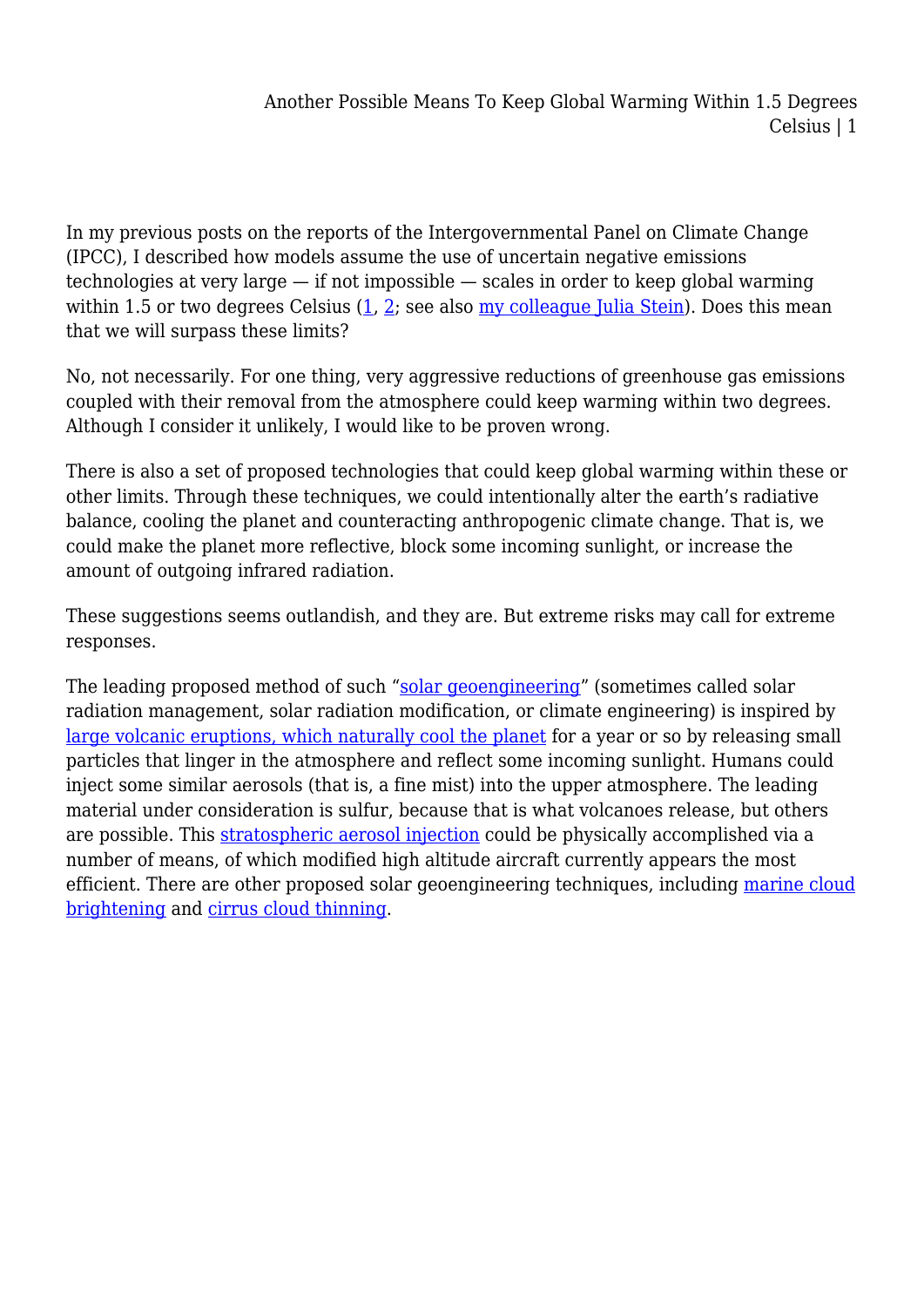Another Possible Means To Keep Global Warming Within 1.5 Degrees Celsius | 2



*A tethered hose is another possible means to inject aerosols into the stratosphere.*

Why might solar geoengineering succeed while emissions cuts and negative emissions technologies may not? Current evidence from models and volcanoes indicates that it would not only be grossly effective in reducing climate change, but it would also be remarkably inexpensive and fast acting. The former characteristic gives it a distinct problem structure. Emissions cuts are expensive, yet the benefits are spread across the whole world. This presents a [collective action problem](https://en.wikipedia.org/wiki/Collective_action_problem) that requires difficult international *cooperation*. Solar geoengineering would have such low deployment costs that it might be in countries' self-interest to undertake it on their own. This presents international *coordination* problems: Who does it? When? How much? Although coordination can be challenging, it is generally easier than cooperation.

The latter characteristics  $-$  speed  $-$  is also important. Due to momentum in the earth's energy balance (primarily from the ocean's absorption of heat), there is a substantial time lag between changes in greenhouse gas concentrations and in climate. Emissions and their reduction now will influence the climate in a few decades hence. This further weakens politicians' incentives to adopt policies that are costly in the short run (that is, within reelection cycles) but would pay off in the long run. In contrast, solar geoengineering would be effective within a few months. In this way, the ability to implement it knowledgeably and responsibly could be a sort of insurance against the risks of future dangerous climate change. Hopefully we won't need to use it, but it seems wise to research and perhaps develop the capacity to do so. Importantly, because solar geoengineering could operate as